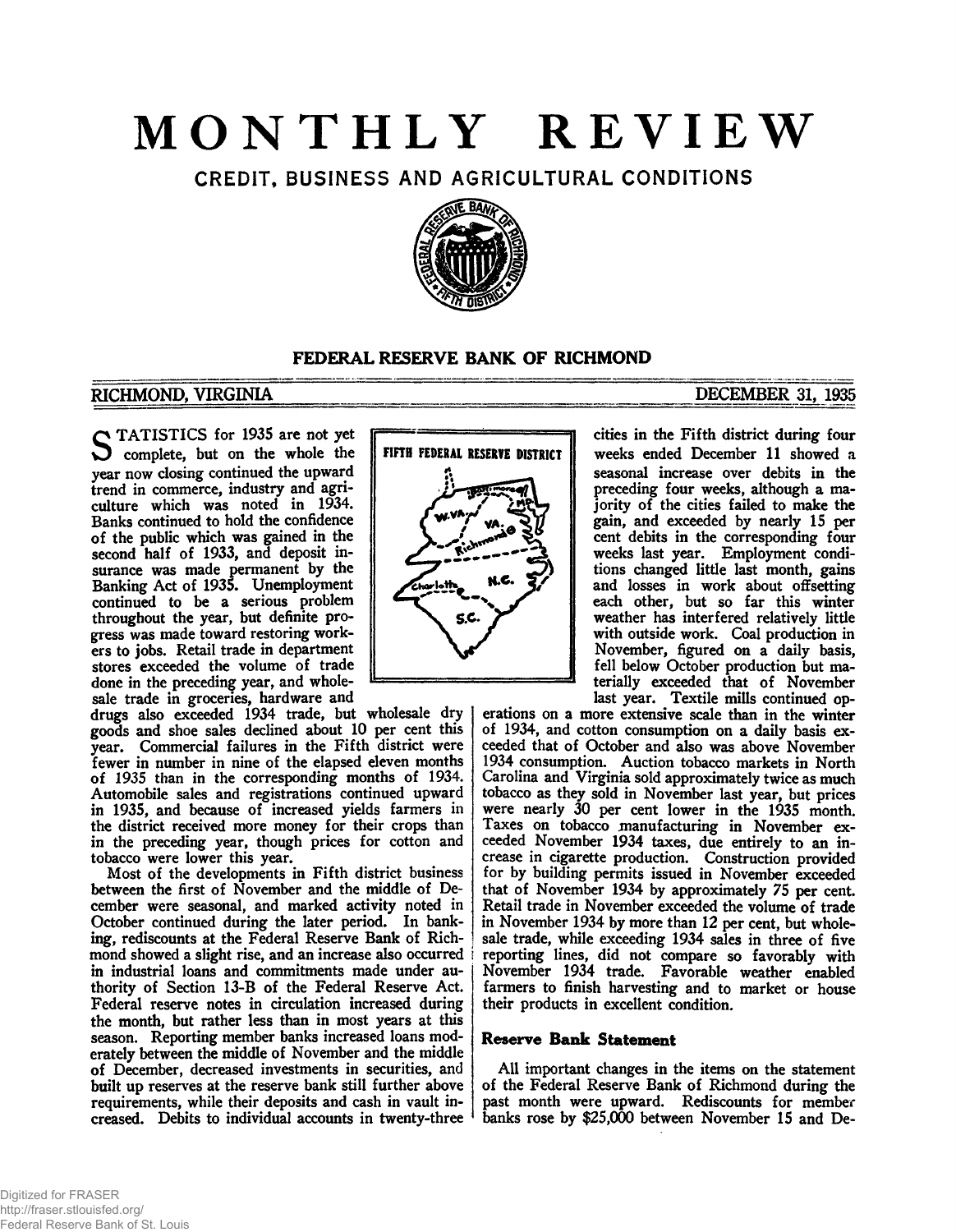|                                               | 000 omitted     |                 |                 |  |
|-----------------------------------------------|-----------------|-----------------|-----------------|--|
| <b>ITEMS</b>                                  | Dec. 15<br>1935 | Nov. 15<br>1935 | Dec. 15<br>1934 |  |
|                                               | - \$<br>72      | 47<br>\$        | 148<br>s        |  |
|                                               | 173             | 173             | 209             |  |
| Industrial advances                           | 4.443           | 4.410           | 1.369           |  |
| Foreign loans on gold                         | 10              | 4               |                 |  |
| Government securities                         | 116.716         | 116,716         | 103,563         |  |
| Total earning assets                          | 121.414         | 121,350         | 105,289         |  |
| Circulation of Fed. Res. notes                | 186,082         | 185.756         | 173,972         |  |
| Members' reserve deposits                     | 173.241         | 168,632         | 116.674         |  |
| Cash reserves<br>---------------------------- | 252.878         | 248,199         | 209,305         |  |
|                                               | 68.91           | 68.10           | 67.26           |  |

cember 15, and industrial loans direct to industry or commerce increased by \$33,000. Participation in System foreign loans on gold also increased by \$6,000 during the month. There were no changes in the portfolio of open market paper or in ownership of Government securities. Total earning assets rose by \$64,000 between the middle of November and the middle of December. Federal reserve notes in actual circulation rose by \$326,000 between November 15 and December 15, a seasonal rise due to increased use of currency for holiday **buying.** Member bank reserve deposits rose by \$4,609,000 in the month, adding further to excess reserves. The several changes mentioned in the statement, with others of less importance, brought a rise of \$4,679,000 in the Bank's cash reserves between November 15 and December 15, and raised the ratio of cash reserves to note and deposit liabilities combined by  $81/100$ ths of a point.

In comparison with condition figures on December 15 last year, the figures in the statement for December 15 this year show increases in all but two items. Rediscounts for member banks declined by \$76,000 during the year, and open market paper decreased by \$36,000. These decreases in assets were more than offset by a rise of \$3,074,000 in loans direct to industry, foreign loans on gold totaling \$10,000 on the 1935 date, and an increase of \$13,153,000 in holdings of Government securities. Total earning assets showed a net increase of \$16,125,000 during the year. Federal reserve notes in actual circulation rose by \$12,110,000 during the period under review, due chiefly to increased business activity this fall. Member bank reserve deposits, which were materially above legal requirements last year, increased further by \$56,567,000 on the 1935 date. The changes during the year in the statement resulted in an increase of \$43,573,000 in cash reserves of the Federal Reserve Bank of Richmond, and a rise of 1.65 points in the ratio of cash reserves to note and deposit liabilities combined.

#### **Statement of 41 Member Banks**

Forty-one member banks in twelve leading cities of the Fifth Federal reserve district make weekly reports of condition to the Federal Reserve Bank of Richmond, and the accompanying table shows principal items for three dates, December 11 and November 13, 1935, and December 12, 1934. It should be understood that the figures are not necessarily the highest or lowest which occurred during the periods under review, but reflect the condition of the banks on the report dates only.

|                                                        | 000 omitted       |                           |                  |  |
|--------------------------------------------------------|-------------------|---------------------------|------------------|--|
| <b>ITEMS</b>                                           | Dec.11<br>1935    | $\sqrt{N}$ ov. 13<br>1935 | Dec. 12<br>1934  |  |
| Loans on stocks and bonds (in-<br>cluding Governments) | \$71,008          | \$68,041                  | \$77,558         |  |
|                                                        | 128,487           | 126,216                   | 132,207          |  |
| Total loans and discounts                              | 199.495           | 194.257                   | 209.765          |  |
| Investments in stocks and bonds                        | 363,270           | 378,865                   | 352.681          |  |
| Reserve bal. with F. R. Bank                           | 122,024<br>18.425 | 112.524<br>17.364         | 75,720<br>17,907 |  |
|                                                        | 401,483           | 396.778                   | 351.038          |  |
| Time deposits<br>-----------------------------         | 190.123           | 191.037                   | 185.952          |  |
| Borrowed from F. R. Bank                               | Ω                 |                           |                  |  |

Between November 13 and December 11, both this year, total loans and discounts rose by \$5,238,000, of which \$2,967,000 was in loans on securities and \$2,- 271,000 was in all other loans, the latter being chiefly commercial loans at this season. On the other hand, the reporting banks decreased their investments in securities by \$15,595,000 during the month, but added \$9,500,000 to their aggregate reserve at the reserve bank. Cash in vault rose by \$1,061,000 between November 13 and December 11, a seasonal rise due to increased use of cash in holiday trade. Demand deposits in the reporting banks rose \$4,705,000 during the past month, but time deposits declined by \$914,000, the latter a normal development in December.

In comparison with condition figures for December 12, 1934, those for December 11, 1935, show a decline in total loans amounting to \$10,270,000. Loans on stocks and bonds dropped \$6,550,000 during the year, and all other loans decreased by \$3,720,000. The reporting banks increased their investments by \$10,589,- 000 during the year, and added \$46,304,000 to their reserve balance at the Federal reserve bank. Cash in vault on the 1935 date showed an increase of \$518,- 000 over the 1934 figure. Deposits rose by \$54,616,000 between the middle of December last year and this, demand deposits accounting for \$50,445,000 of the increase and time deposits for \$4,171,000. None of the forty-one banks was borrowing at the reserve bank on either the 1934 or 1935 date.

#### **Time and Savings Deposits**

Time deposits in forty-one reporting memer banks and aggregate, deposits in eleven mutual savings banks in Baltimore totaled \$393,958,574 at the end of November 1935, a lower figure than \$395,163,714 reported at the end of October this year but above \$381,740,896 on November 30, 1934. Both member and savings banks reported drops in time and savings deposits during the past month, but both classes of banks showed higher deposits than a year earlier.

#### **Debits to Individual Accounts**

Debits to individual, firm and corporation accounts figures in the table reported for three equal periods of four weeks each by clearing house banks in twentythree leading Fifth district cities show a smaller than usual seasonal increase during the period ended December 11 in comparison with the figures for four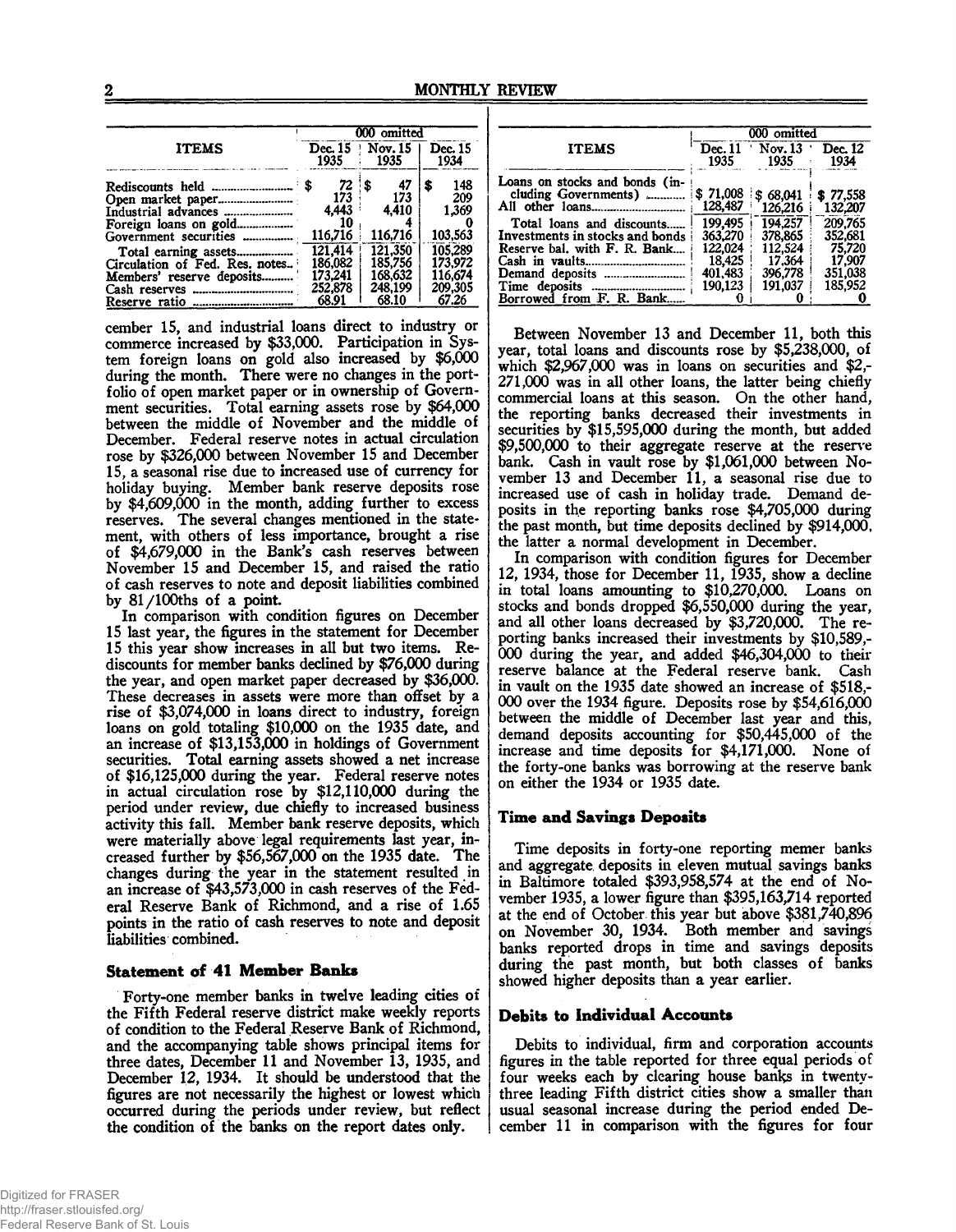|                                       | 000 omitted                    |                               |                         |  |
|---------------------------------------|--------------------------------|-------------------------------|-------------------------|--|
| <b>CITIES</b>                         | Total debits, four weeks ended |                               |                         |  |
|                                       | Dec. 11.                       | Nov. 13.                      | Dec. 12,                |  |
|                                       | 1935                           | 1935                          | 1934                    |  |
| Asheville, N. C<br>Baltimore, Md.     | 9.349<br>\$<br>278.253         | 9,470<br>\$<br>267.722        | 8.762<br>\$.<br>242,646 |  |
| Charleston, S. C                      | 13,480                         | 14.240                        | 12.079                  |  |
| Charleston, W. Va                     | 44.871                         | 40.439                        | 40.404                  |  |
| Charlotte, N. C                       | .52.902                        | 53.852                        | 45.979                  |  |
| Columbia, S. C                        | 20,966                         | 24,300                        | 17.079                  |  |
| Cumberland, Md.                       | 6.828                          | 7.119                         | 6.298                   |  |
| Danville, Va.                         | 12.489                         | 14.906                        | 11.482                  |  |
| Durham, N. C                          | 30,116                         | 39,822                        | 28,361                  |  |
| Greensboro, N. C                      | 14.143                         | 12.510                        | 11.725                  |  |
| Greenville, S. C                      | 15.638                         | 16.431                        | 14.648                  |  |
| Hagerstown, Md.                       | 6.785                          | 6,657                         | 5.915                   |  |
| Huntington, W. Va                     | 14.367                         | 11,702                        | 12.008                  |  |
| Lynchburg, Va.                        | 13.934                         | 13.116                        | 13.212                  |  |
| Newport News, Va                      | 8.964                          | 6.599                         | 8,079                   |  |
| Norfolk, Va.                          | 46,304                         | 40,477                        | 43.593                  |  |
| Portsmouth, Va.                       | 4.181                          | 3.288                         | 3.636                   |  |
| Raleigh, N. C                         | 21.985                         | 23.503                        | 21.803                  |  |
| Richmond, Va.                         | 142,433                        | 153.866                       | 126.434                 |  |
| Spartanburg, S. C<br>Washington, D. C | 20,963<br>7.493*<br>204,693    | 19,157<br>$8.033*$<br>192.557 | 19.238<br>165.442       |  |
| Wilmington, N. C                      | 8,525                          | 9.773                         | 8.102                   |  |
| Winston-Salem, N. C.                  | 37,074                         | 37,539                        | 31,274                  |  |
| Fifth District Totals!                | \$1,029,243                    | \$1,019,045                   | \$898,199               |  |

<sup>\*</sup>Spartanburg, S. C., not included in Totals.

weeks ended November 13. Aggregate debits in the reporting cities totaled \$1,029,243,000 during the four weeks ended December 11, an increase of \$10,198,000, or 1.0 per cent, above the total of \$1,019,045,000 reported for the preceding period this year. Among the twenty-three reporting cities, only eleven reported higher figures for the later period, while twelve reported lower figures.

In comparison with debits reported for four weeks ended December 12, 1934, those reported for the corresponding period this year show an increase of \$131,- 044,000, or 14.6 per cent, all of the twenty-three cities showing higher figures for the 1935 period.

#### **Commercial Failures**

Figures on business failures in November in the United States numbered 927, with liabilities totaling \$20,023,172, compared with 923 failures and liabilities totaling \$18,349,791 in November 1934, according to *Dun & Bradstreet Monthly Review* for December. The number of insolvencies in November 1935 was larger in five of the twelve reserve districts, the New York district making the worst showing with 358 of the 927 insolvencies for the Nation. In aggregate liabilities involved in November 1935 bankruptcies, four of the twelve reserve districts showed higher figures than last year,'the New York district again making the worst showing with \$11,860,646 liabilities out of the National total of \$20,023,172. In the Fifth Federal reserve district, the November record was much better than the National record. Failures in the district in November 1935 numbering 34 were fewer than 39 failures in November 1934, and liabilities totaling \$546,640 last month compared with \$550,602 in November last year, decreases in the district in both number of failures and aggregate liabilities in contrast with increases reported for the United States. Both the number of failures and aggregate liabilities involved were the lowest in the Fifth district for any November since 1919.

#### **Employment**

Changes in employment in the Fifth reserve district during the past month probably offset each other, leaving little net increase or decrease in the number of workers. Nearly all industrial plants expanded operations, and retail establishments took on additional workers for the holidays, but sales on tobacco markets dropped and decreased the need for handlers, and winter weather interfered with all types of outside work. Construction work for which permits were issued in November continued above work provided for a year earlier, and coal production was also above production last year, but was less than that of October this year. Winter weather is unfavorable for highway construction, especially on paving jobs, and fewer workers are used at this season than in spring and summer months.

#### **Coal Production**

Bituminous coal mined in the United States in November this year totaled 33,010,000 net tons, a decrease under 37,664,000 tons mined in October, but more than 30,856,000 tons dug in November 1934. On a daily basis, output in November 1935 totaling 1,347,000 net tons compared with 1,395,000 tons per day mined in October this year and 1,249,000 tons per day mined in November last year. Total output of bituminous coal in the United States during the present calendar year to December 7 amounted to 341,215,000 net tons, compared with 332,675,000 tons mined to the same date last year. Shipments of coal through Hampton Roads in November totaled approximately 1,534,000 tons, and total shipments from January 1 through November 30 totaled 16,500,000 tons.

The December 7 report of the Bureau of Mines, Department of the Interior, gave bituminous coal production by states for the month of October 1935. West Virginia led all states with 10,868,000 net tons, Pennsylvania ranking second with 8,367,000 tons and Illinois third with 4,792,000 tons. West Virginia's production in October was 23 per cent above production in October 1934, while the National increase during the same period averaged only 15 per cent. In October 1935 the Fifth district coal states of West Virginia, Virginia and Maryland produced 32.2 per cent of all bituminous coal dug in the Nation, compared with 29.9 per cent mined in the same three states in October 1934.

### **Textiles**

On a daily basis cotton textile mills in the Fifth reserve district operated in November at slightly above the level of October, although total cotton consumption during the month was less than consumption in the longer month of October. Last month North Carolina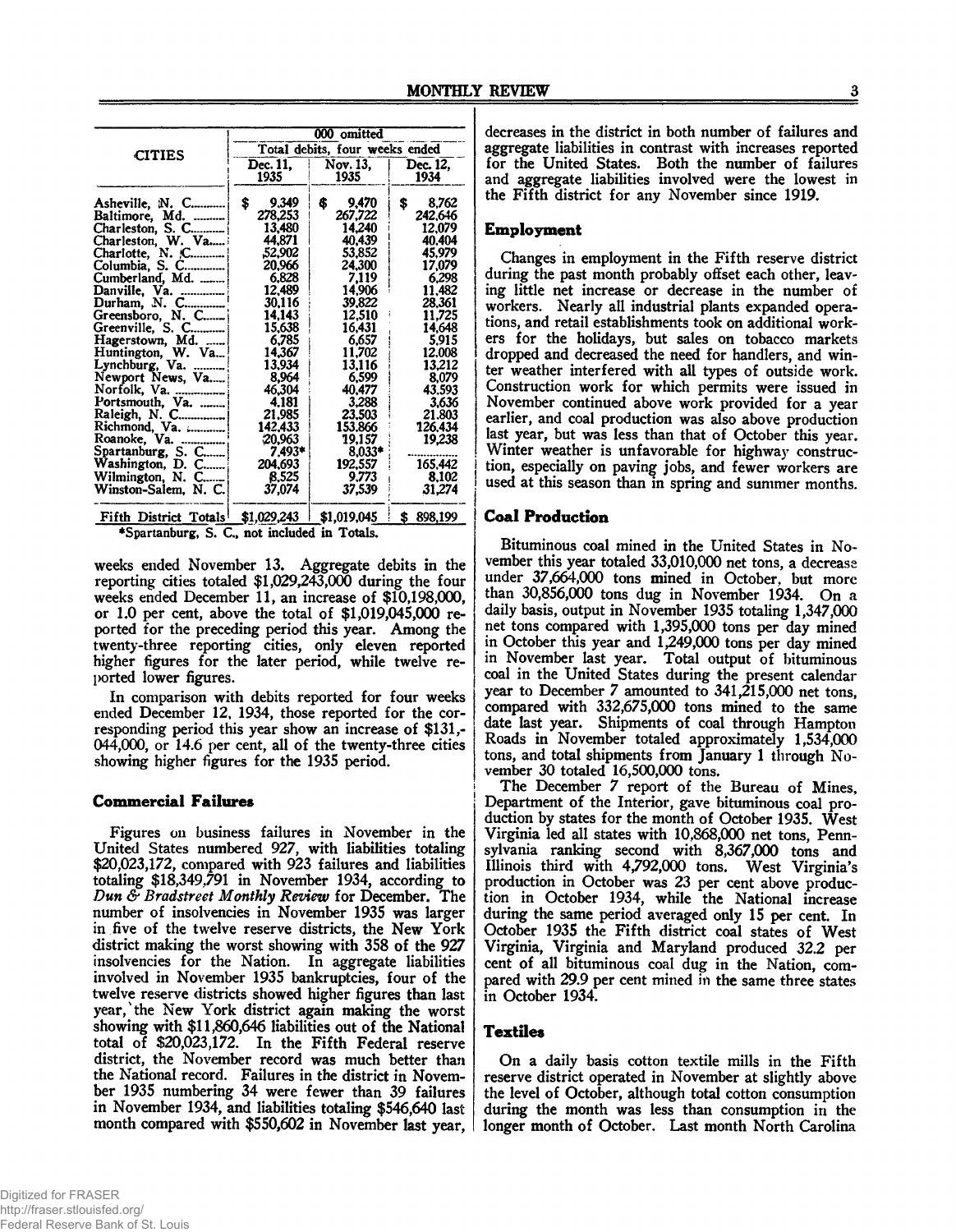mills used 131,682 bales of cotton. South Carolina mills used 101,382 bales, and Virginia mills used 11,365 bales, a district total of 244,429 bales, compared with 263,360 bales used in the district in October 1935 and 225,700 bales consumed in November 1934. The district decrease of 7.2 per cent in cotton used in November in comparison with October was less than the National decrease of 8.0 per cent, and the increase last j month in the district over consumption in November 1934 amounting to 8.3 per cent was greater than the National increase of 6.5 per cent. Consumption of cotton in the Richmond reserve district in November this year totaled 48.13 per cent of National consumption, compared with 47.69 per cent in October 1935 and 47.33 per cent in November 1934.

On November 20, the Department of Commerce issued a report on spindles in place, spindles active in October, total spindle hours of operation in October, and average hours of operation per spindle in place in October. On October 31, 1935, there were 29,656,536 spindles in place in the United States, North Carolina leading with 6,133,028, or 20.68 per cent of the total, South Carolina ranking second with 5,832,108 spindles, or 19.67 per cent, and Massachusetts third with 5,- 137,608 spindles, or 17.32 per cent. The percentages for the Carolinas were higher than a year earlier, while the Massachusetts percentage declined during the year. The Fifth district as a whole had 42.54 per cent of total spindles in place in the United States at the end of October. In actual spindle hours of operation, South Carolina led all states for October with 1,919,783,262 hours, or 25.79 per cent of the National total of 7,- 445,185,686 hours, and North Carolina ranked second with 1,750,997,123 hours, or 23.52 per cent. Georgia ranked third in actual spindle hours of operations, with 13.54 per cent of total hours, although that State had only 11.4 per cent of all spindles in place. Massachusetts, with 17.32 per cent of spindles in place, showed only 10.78 per cent of total hours of operation in October. The Fifth district, with 42.54 per cent of total spindles in the United States in October, showed 51.53 per cent of total hours of operation. In actual hours of operation per spindle in place, South Carolina with an average of 329 hours per spindle was in the lead, while North Carolina ranged fifth with 286 hours and Virginia ranked sixth with 255 hours. The average hours of operation for the United States was 251 per spindle in place.

### **Cotton Statistics**

*Spot cotton prices* gradually declined after November 15, the average price for middling grade cotton on ten Southern markets falling from 12.15 cents per pound on that date to 11.73 cents per pound on December 13, the latest date for which official quotations are available. The average price on the same markets, was 12.61 cents per pound on December 14 last year.

*Final production figures* on this year's cotton crop, released by the Department of Agriculture on December 9, totaled  $10,734,000$  equivalent  $500$ -pound bales, a decrease of 407,000 bales under the estimate made on November 1, but 1,098,000 bales above 1934 produc-

tion. Although weather in November was favorable for cotton picking in most of the belt, in Texas and Oklahoma conditions were unfavorable and prospective yield in those States was materially reduced. Conditions were about average except in Texas and Oklahoma during the entire growing season, final estimates of production showing relatively little change from earlier figures except in the two States mentioned. Decreased prospects for the 1935 cotton yield were progressive, forecasts of probable production, which started at 11,798,000 bales on August 1, decreasing by 309.000 bales during August, by 25,000 bales during September, by 323,000 bales during October, and by 407.000 bales during November, a total decline of 1,- 064.000 bales, or 9 per cent, between August 1 and December 1. Total production for the Fifth reserve district was lowered in the December estimate, South Carolina's crop of 745,000 bales comparing with 750,- 000 bales forecast on November 1 and 681,000 bales ginned in 1934, North Carolina's crop of 585,000 bales comparing with 600,000 bales on November 1 and 629,- 000 bales last year, and Virginia's crop of 30,000 bales comparing with 32,000 bales on November 1 and 35,000 bales in 1934. The 1935 yield of 1,360,000 bales in the district exceeds last year's yield of 1,345,000 bales, South Carolina's gain of 64,000 bales this year offsetting the losses in North Carolina and Virginia.

*Ginning figures to December* 1, released by the Census Bureau on December 9, showed 9,362,343 bales ginned from this year's crop, compared with 9,019,834 bales of last year's crop ginned before December.

*Cotton consumption* in American mills in November totaled 507,836 bales, according to the report of the Census Bureau released on December 14. This figure shows a decrease from 552,187 bales consumed during the longer month of October this year, but is more than 480,081 bales consumed in November 1934. Total consumption during the four months of the present cotton year amounted to 1,917,559 bales, compared with 1,716,750 bales consumed during the four months ended November 30, 1934. Cotton on hand at manufacturing establishments on November 30 this year totaled 1,- 346,127 bales, compared with 1,074,405 bales held on October 31 this year and 1,294,456 bales held on November 30 last year. Bales in public warehouses and compresses numbered 8,629,812 at the end of November, 8,481,901 at the.end of October, and 9,803,690 on November 30, 1934. Exports of cotton totaled 1,-134,874 bales in November, compared with 711,664 bales sent abroad in October this year and 572,359 bales in November 1934. Total exports during the four months of the present cotton year—August 1- November 30, inclusive—totaled 2,574,786 bales, a materially higher figure than 1,894,142 bales shipped, overseas during the corresponding four months last year. Spindles active at some time during November numbered 23,193,734, compared with 23,192,602 in October this year and 25,072,392 in November 1934.

Cotton growing states consumed 426,794 bales in November, compared with 384,937 bales used in November last year. Last month's consumption in the cotton growing states amounted to 84.04 per cent of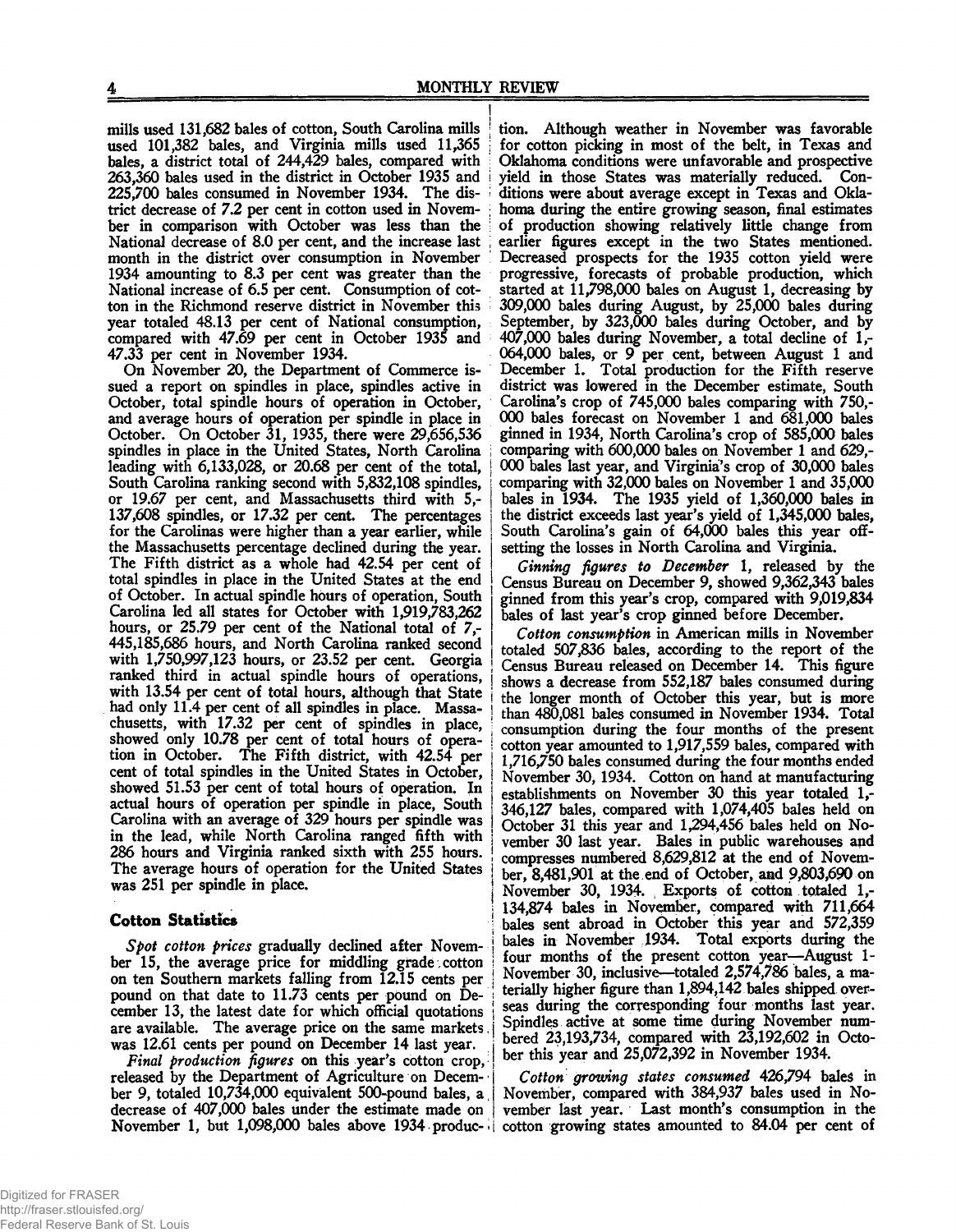National consumption, compared with 80.18 per cent of National consumption used in the cotton growing states in November last year. Of the 426,794 bales of cotton consumed in the cotton growing states in November, the Fifth district mills used 244,429 bales, or 57.27 per cent, a lower figure than 58.57 per cent of Southern consumption attained by Fifth district mills in November last year.

#### **Tobacco M arketing**

*North Carolina* auction tobacco markets sold 106,- 674,128 pounds of tobacco for growers during November, at an average of \$20.62 per hundred pounds, compared with 50,015,601 pounds sold for an average of \$28.12 per hundred in November last year. Total sales to December 1 this year amounted to 492,893,462 pounds, and the average price was \$20.92 per hundred pounds, compared with 375,659,580 pounds sold prior to December 1 last year, at an average price of \$29.04 per hundred. Sales to December this year were estimatd at 88 per cent of expected sales from the 1935 crop, whereas last year's sales to the same date represented 90 per cent of total season sales. Among the individual markets in North Carolina, Winston-Salem led in November sales with 14,517,745 pounds, Wilson ranking second with 13,590,374 pounds and Rocky Mount third with 12,072,462 pounds. Oxford led in average price paid in November with \$22.95 per hundred pounds, Roxboro ranking second with an average of \$22.69 per hundred.

*Virginia* leaf tobacco markets sold 37,214,149 pounds of producers' tobacco during November 1935, for an average of \$21.43 per hundred, according to warehouse reports to the Commissioner of Agriculture. In November 1934 sales amounted to 24,455,374 pounds, and the average price was \$27.19. Total sales for the season to December 1 were 75,771,209 pounds, and the average season price was \$21.97 per hundred, compared with 61,975,486 pounds sold for an average of \$30.26 during the corresponding period last year. Fluecured sales in November totaled 34,677,972 pounds at an average price of \$22.18 per hundred, and total fluecured sales for the season amounted to 73,235,032 pounds. Warehousemen estimated that tobacco sold in j November graded 31 per cent good, 40 per cent medium, and 29 per cent common, whereas in November last year sales graded 30 per cent good, 43 per cent medium, and 27 per cent common. The fire-cured markets opened early in November and sold 2,536,177 pounds for an average price of \$11.09 per hundred, compared with 1,627,083 pounds of fire-cured tobacco sold for \$14.08 per hundred pounds in November 1934. As burley and sun-cured markets did not open until the first week in December, there were no sales of these types in November. Among the individual Virginia markets, Danville led in sales in November with 16,- 567,761 pounds, South Boston ranking second with 7,305,030 pounds, while Petersburg led in price paid with an average of \$23.46 per hundred pounds. Ail of the markets mentioned sold flue-cured tobacco. Lynchburg led the dark or fire-cured markets with sales totaling 988,428 pounds, but Drakes Branch led

in price for fire-cured tobacco with \$13.53 per hundred pounds.

*South Carolina* markets finished season sales in October and therefore reported no sales for November.

#### **Tobacco Manufacturing**

On December 20, the Commissioner of Internal Revenue issued a report on taxes collected in November 1935 on manufactured tobacco products. November production of cigarettes in the United States numbered 10,801,258,890, compared with 9,727,429,600 cigarettes manufactured in November 1934. Smoking and chewing tobacco production decreased from 24,643,494 pounds in November 1934 to 23,890,388 pounds in November this year. Cigars manufactured declined from 466,163,546 in November last year to 457,299,010 in November 1935. Snuff production fell from 3,- 125,358 pounds to 2,796,877 pounds during the year. In the month of November 1935, taxes on cigarettes totaled \$32,406,121, compared with \$29,184,986 collected in the corresponding month last year. Taxes on smoking and chewing tobacco decreased during the same period from \$4,435,895 to \$4,300,358, and cigar taxes fell from \$1,274,617 to \$1,221,113. Combined taxes to the Treasury on all forms of tobacco manufacture totaled \$38,431,030 in November 1935 and \$35,458,063 in November 1934, an increase this year of 8 per cent, due entirely to the gain in cigarette taxes.

#### **Agricultural Notes**

Crops in the Fifth Federal reserve district have been harvested, but final statistics on production in 1935 are not yet available. In the next issue of this *Review* a table will be printed, containing production figures for the leading crops of the district for 1935 in comparison with figures for some earlier years.

On the whole, 1935 turned out to be a favorable year for agriculture in the Fifth district states. There were no long droughts in the district in the summer, and no long periods of excessive moisture. Floods did considerable damage in mid-summer in the upper half of the district, but later conditions were so favorable that the damage from high water was approximately offset. Per acre yields were above the five-year average, and fall weather was nearly ideal for harvesting and housing the matured crops. Prices for leading money crops compared unfavorably with 1934 prices, but production figures in most cases were sufficiently large to offset lower prices.

#### **Construction**

*Building inspectors* in thirty-one Fifth district cities issued 2,142 permits in November this year, compared with 1,925 permits issued in November last year. Estimated valuation figures last month totaled \$5,267,569, an increase of 74.7 per cent above the total of \$3,- 014,411 reported for November 1934 and 237 per cent above \$1,564,651 reported in November 1933. Twenty-one of the thirty-one cities reported higher valuation figures for the 1935 month, including five of the six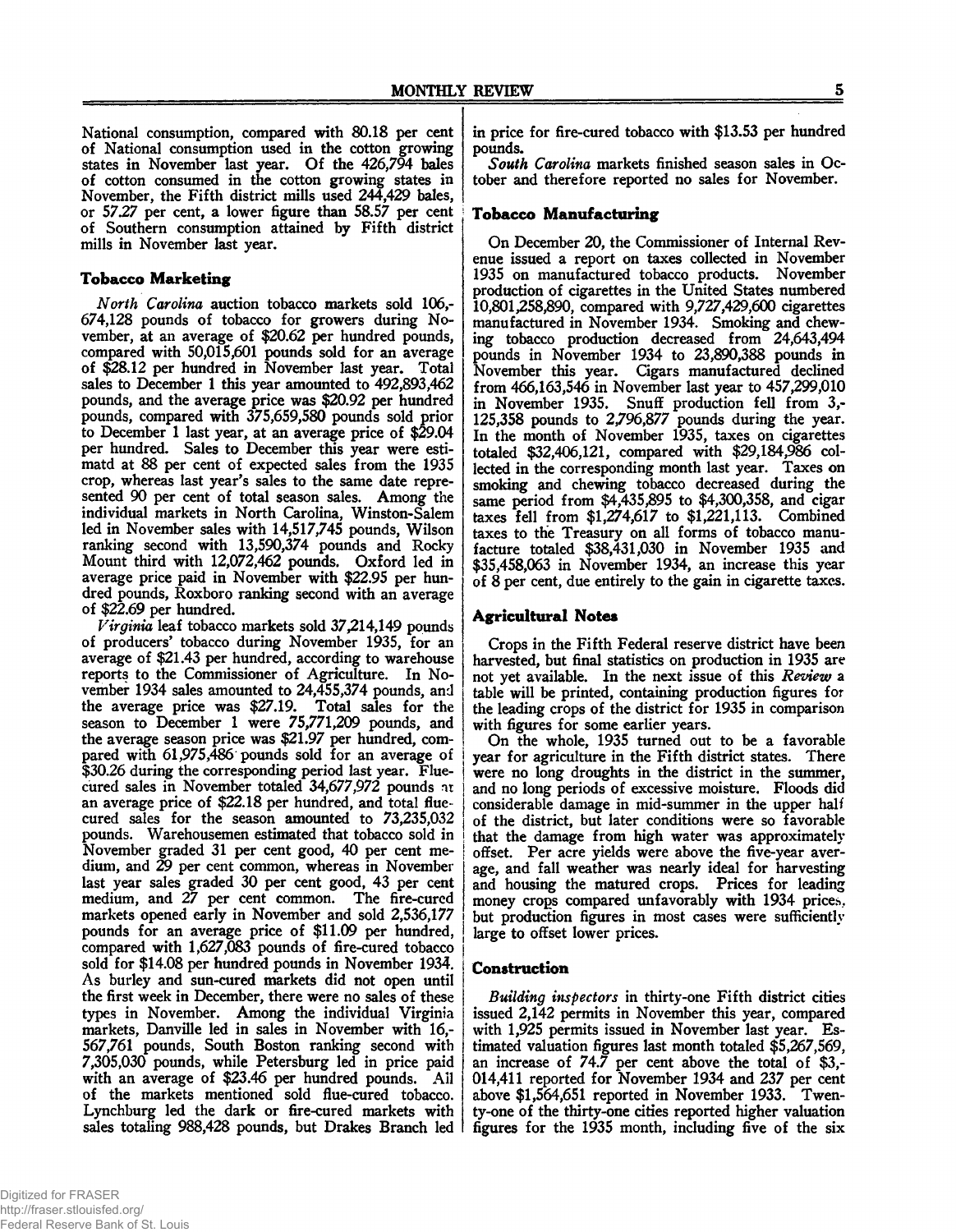|<br>|<br>|

i i

| 1935 and 1934                         |       |                                          |             |                    |  |
|---------------------------------------|-------|------------------------------------------|-------------|--------------------|--|
|                                       |       | Permits Issued<br><b>Total Valuation</b> |             |                    |  |
| <b>CITIES</b>                         | 1935  | 1934                                     | 1935        | 1934               |  |
| Baltimore, Md.                        | 614   | 516                                      | \$1,148,760 | 520,800<br>S       |  |
| Cumberland, Md.                       | 11    | 8                                        | 19,985      | 12.146             |  |
| Frederick, Md.                        | 7     | 12                                       | 6,585       | 9,145              |  |
| Hagerstown, Md.                       | 28    | 10                                       | 76.257      | 9,985              |  |
| Salishury, Md.                        | 12    | 12                                       | 20,425      | 11,725             |  |
| Va.<br>Danville.                      | 11    | 24                                       | 16,982      | 17.488             |  |
| Va.<br>Lynchburg,                     | 28    | 28                                       | 114,610     | 22,474             |  |
| Norfolk, Va.                          | 105   | 69                                       | 93,340      | 23.452             |  |
| Petersburg, Va.                       | 3     | 7                                        | 7.550       | 2.697              |  |
| Portsmouth, Va.                       | 14    | 21                                       | 5,220       | 15,575             |  |
| Richmond, Va.                         | 107   | 115                                      | 122,913     | 65,735             |  |
| Roanoke, Va.<br>                      | 40    | 31                                       | 38.968      | 22.375             |  |
| Bluefield, W. Va                      | 2     | 4                                        | 3,300       | 1.600              |  |
| <b>Va</b><br>Charleston, W.           | 84    | 80                                       | 89,240      | 54.715             |  |
| Clarksburg, W. Va                     | 31    | 37                                       | 62.144      | 12.787             |  |
| Huntington, W. Va                     | 12    | 22                                       | 22.580      | 26.549             |  |
| Asheville, N.<br>C                    | 24    | 27                                       | 7.873       | 6,886              |  |
| Charlotte, N. C                       | 95    | 52                                       | 169.434     | 32.876             |  |
| N. C.<br>Durham.                      | 42    | 32                                       | 71,185      | 64.675             |  |
| Greenshoro, N. C                      | 39    | 34                                       | 62,776      | 12.649             |  |
| High Pointt, N. C                     | 35    | 34                                       | 18.973      | 46.759             |  |
| Raleigh, N. C                         | 20    |                                          | 90.570      | 5.370              |  |
| Rocky Mount, N. C                     | 2     | $\frac{12}{8}$                           | 4.700       | 33.162             |  |
| Salisbury, N. C                       | 6     |                                          | 5.103       | 2.000              |  |
| Winston-Salem, N. C.                  | 65    | 80                                       | 60.290      | 33.430             |  |
|                                       | 46    | 56                                       | 37,068      | 40.824             |  |
| Charleston, S. C<br>Columbia, S. C    | 48    | 34                                       | 122.035     | 196.863            |  |
|                                       | 33    | 27                                       | 26,314      | 34,935             |  |
| Greenville, S. C                      | 16    | 19                                       | 20,770      | 22,940             |  |
| Rock Hill, S. C                       | 30    | 34                                       | 76.049      | 8,229              |  |
| Spartanburg, S. C<br>Washington, D. C | 532   | 477                                      | 2,645,570   | 1,643,565          |  |
|                                       |       |                                          |             |                    |  |
| Totals                                | 2,142 | <u>1,925 i</u>                           | \$5,267,569 | <u>\$3,014,411</u> |  |

**Building Permits Issued in November** 

largest cities in the district. Some of the smaller cities reported relatively high figures last month, due in several instances to single large projects financed in whole or in part by public funds.

*Contracts actually awarded* in November for construction work in the Fifth district, including both rural and urban projects, totaled \$16,417,226, compared with \$8,599,431 awarded in November 1934 and \$14,565,990 awarded in November 1933, according to figures collected by the F. W. Dodge Corporation. Of

} the awards in November this year, \$4,427,501, or 27 per cent, was for residential work, compared with \$1,j 930,011, or 22.4 per cent, for this type of work in November 1934.

#### **; Retail Trade, 31 Department Stores**

|                                                                      |                         | Richmond Baltimore Washington Other Cities District |       |
|----------------------------------------------------------------------|-------------------------|-----------------------------------------------------|-------|
| November 1935 sales, compared with sales in November 1934:           |                         | $+5.8 + 6.7 + 19.7 + 8.0 + 12.1$                    |       |
| Total sales Jan.-Nov. 1935, compared with Jan.-Nov. 1934:            |                         | $+4.2 + 1.5 + 1.5 + 158 + 4.5 + 8.0$                |       |
| Nov. 30, 1935, stocks, compared with stocks on Nov. 30, 1934:        |                         | $+3.0$ $-2$ $+6.7$ $+1.5$ $+3.1$                    |       |
| $\sim$ Nov. 30, 1935, stocks, compared with stocks on Oct. 31, 1935: |                         | $+9.7 + .5 + 1.1 + 3.5 + 2.0$                       |       |
| Number of times stock was turned in November 1935:<br>.328           | .337 .387 .296          |                                                     | - 352 |
| Number of times stock was turned since January 1, 1935:<br>3.517     | $3.369$ $4.064$ $3.137$ |                                                     | -3.64 |
| Percentage of Nov. 1, 1935, receivables collected in November:       | $35.1$ 29.7 28.5 32.4   |                                                     | 29.9  |

Note: Sales and stock changes are percentages.

#### **| W holesale Trade, 58 Firms**

| 21 |  | 7 6 13 11<br>Groceries Dry Goods Shoes Hardware Drugs                                                          |            |
|----|--|----------------------------------------------------------------------------------------------------------------|------------|
|    |  | November 1935 sales, compared with sales in November 1934:<br>$+ 6.5 - 4.2 -10.2 + 0.1 + 0.5$                  |            |
|    |  | November 1935 sales, compared with sales in October 1935:<br>--8.8 --18.3 --34.0 --8.1 + 9                     |            |
|    |  | Jan.-Nov. 1935 sales, compared with sales in Jan.-Nov. 1934:<br>$+6.4$ $-10.6$ $-10.4$ $+7.8$ $+1.0$           |            |
|    |  | Nov. 30, 1935, stocks, compared with Nov. 30, 1934, stocks:<br>$-2.2(8^*)$ --11.3(3*) + 3.0(4*) + 8.5(7*)      |            |
|    |  | Nov. 30, 1935, stocks, compared with Oct. 31, 1935, stocks:<br>- 5.5(8*) - 9.1(3*) + .5(4*) - 2.0(7*)          |            |
|    |  | Percentage of collections in November to receivables Nov. 1:<br>86.6(12*) 41.7(4*) 67.1(5*) 48.2(11*) 60.4(7*) | $60.4(7*)$ |

♦Number of reporting firms. All figures in the table are percentages.

(Compiled December 20, 1935)